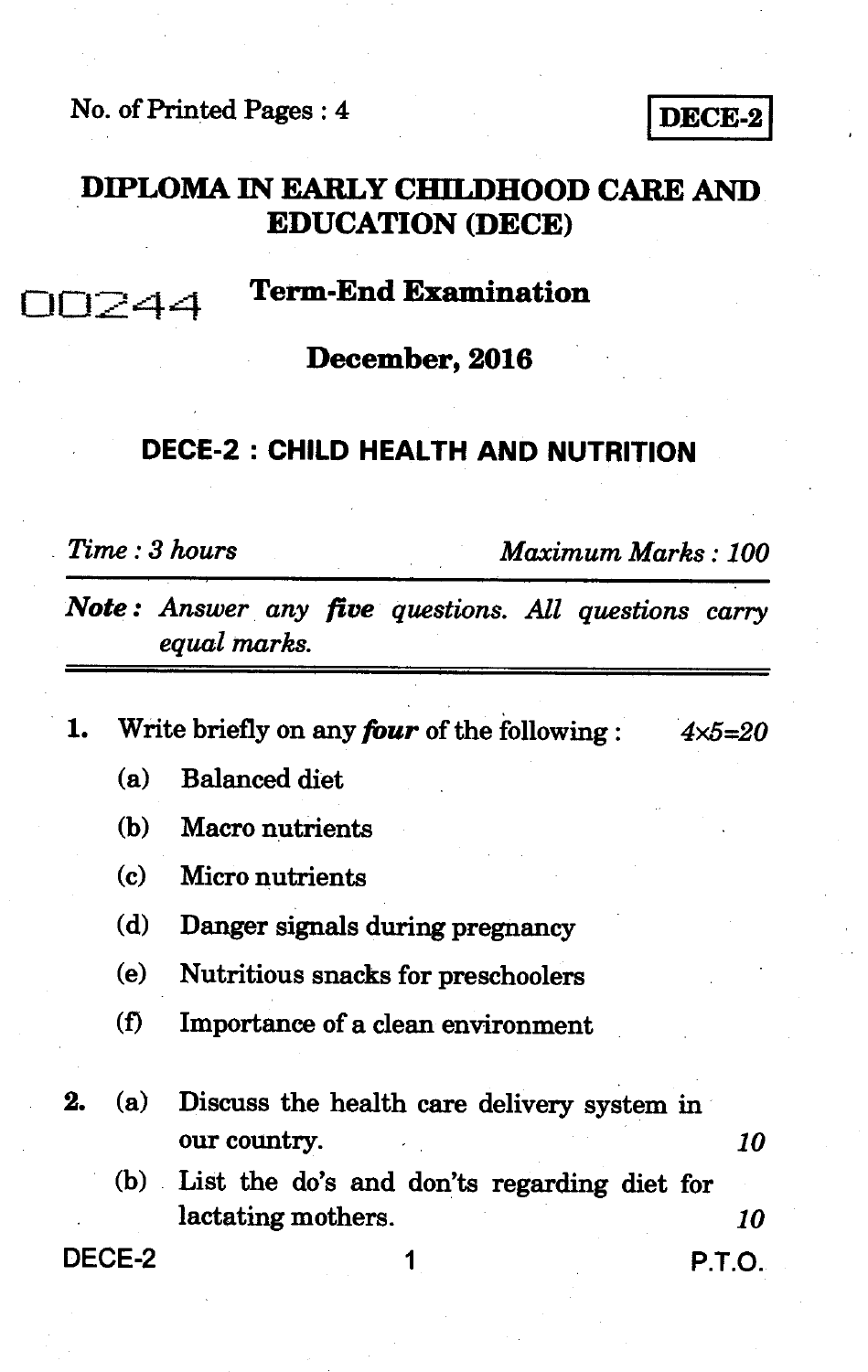|    | $3. \quad (a)$              | What are the clinical features of protein<br>energy malnutrition?                                             | 10 |
|----|-----------------------------|---------------------------------------------------------------------------------------------------------------|----|
|    | (b)                         | How should PEM be treated?                                                                                    | 5  |
|    | $\left( \mathbf{c} \right)$ | What are the ways to protect children from<br>Vitamin A deficiency?                                           | 5  |
| 4. | (a)                         | <b>National</b><br>Immunization<br>Describe<br>the                                                            |    |
|    |                             | Programme. What are the reasons for poor<br>participation?                                                    | 10 |
|    | (b)                         | Discuss the programmes to control anaemia<br>and iodine deficiency.                                           | 10 |
| 5. | (a)                         | Discuss the importance of breast feeding and<br>supplementary foods in infancy.                               | 10 |
|    | (b)                         | Describe the features of meal planning for<br>toddlers.                                                       | 10 |
| 6. | (a)                         | Describe the different dimensions of health.                                                                  | 10 |
|    | (b)                         | Discuss how environmental factors impact<br>the health status of the child.                                   | 10 |
| 7. | (a)                         | Why do children frequently have diarrhoea?                                                                    | 5  |
|    | (b)                         | What are the important points to be kept in<br>mind while taking care of a child suffering<br>from diarrhoea? | 5  |
|    | $\left( \mathbf{c} \right)$ | Describe the precautions to be observed for<br>prevention of diarrhoea.                                       | 10 |

**DECE-2 2**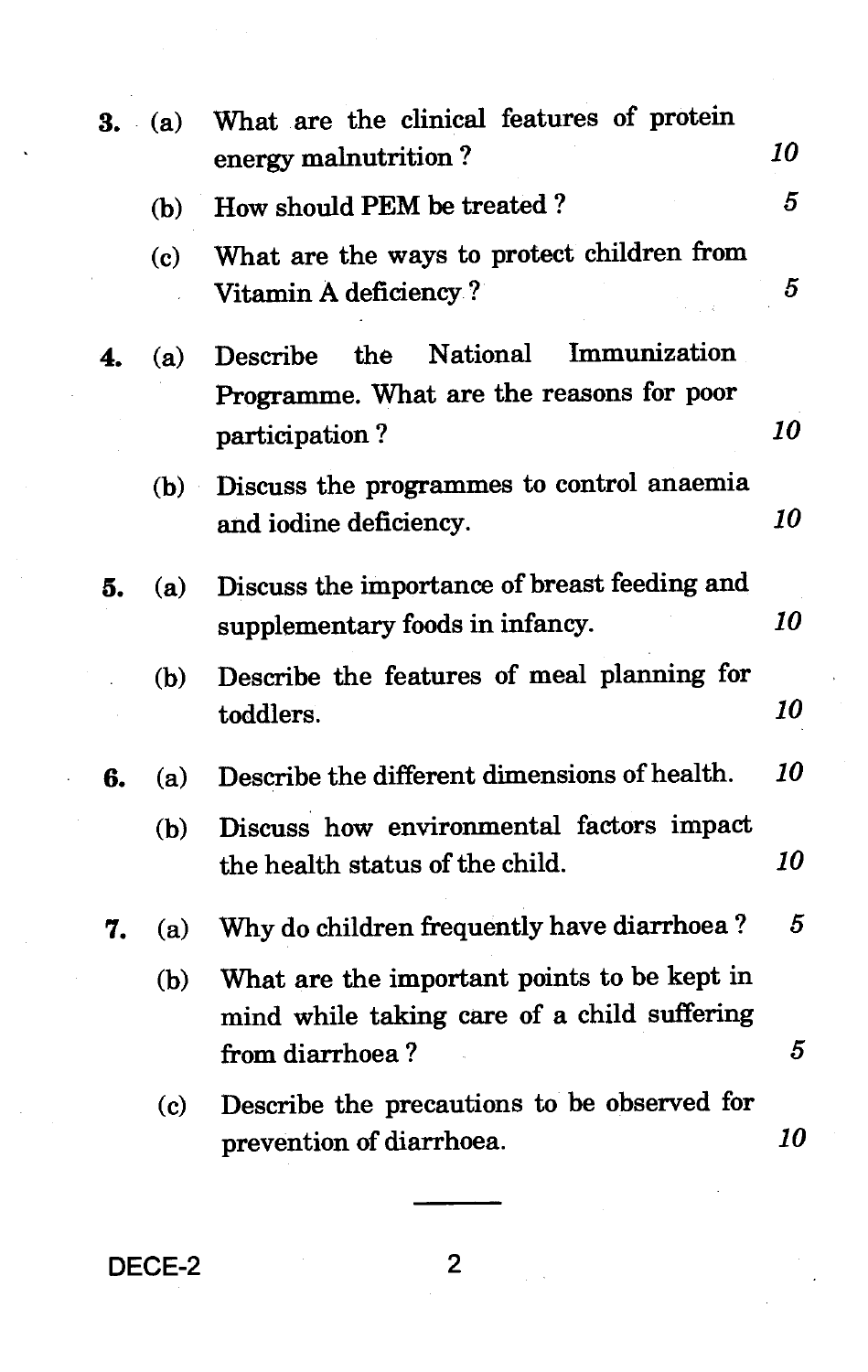डी.ई.सी.ई.-2

# प्रारम्भिक बाल्यावस्था देखभाल एवं शिक्षा में डिप्लोमा (डी.ई.सी.ई.)

### सत्रांत परीक्षा

#### दिसम्बर. 2016

## डी.ई.सी.ई.-2:बाल स्वास्थ्य और पोषण

समय : 3 घण्टे

अधिकतम अंक : 100

P.T.O.

किन्हीं पाँच प्रश्नों के उत्तर दीजिए । सभी प्रश्नों के अंक समान नोट : हैं ।

- निम्नलिखित में से किन्हीं *चार* पर संक्षेप में लिखिए :  $4x5=20$ 1.
	- (क) संतुलित आ<mark>हा</mark>र
	- (ख) स्थूल पोषक-तत्त्व
	- (ग) सूक्ष्म पोषक-तत्त्व
	- (घ) गर्भावस्था के दौरान ख़तरे के चिह्न/संकेतक
	- (ङ) शालापूर्व बच्चों के लिए पौष्टिक अल्पाहार
	- (च) स्वच्छ पर्यावरण का महत्त्व
- (क) हमारे देश में स्वास्थ्य देखभाल वितरण प्रणाली की 2. चर्चा कीजिए । 10
	- (ख) स्तनपान कराने वाली महिलाओं के आहार से संबंधित करने योग्य और न करने योग्य बातों को सूचीबद्ध कीजिए । 10

DECE-2